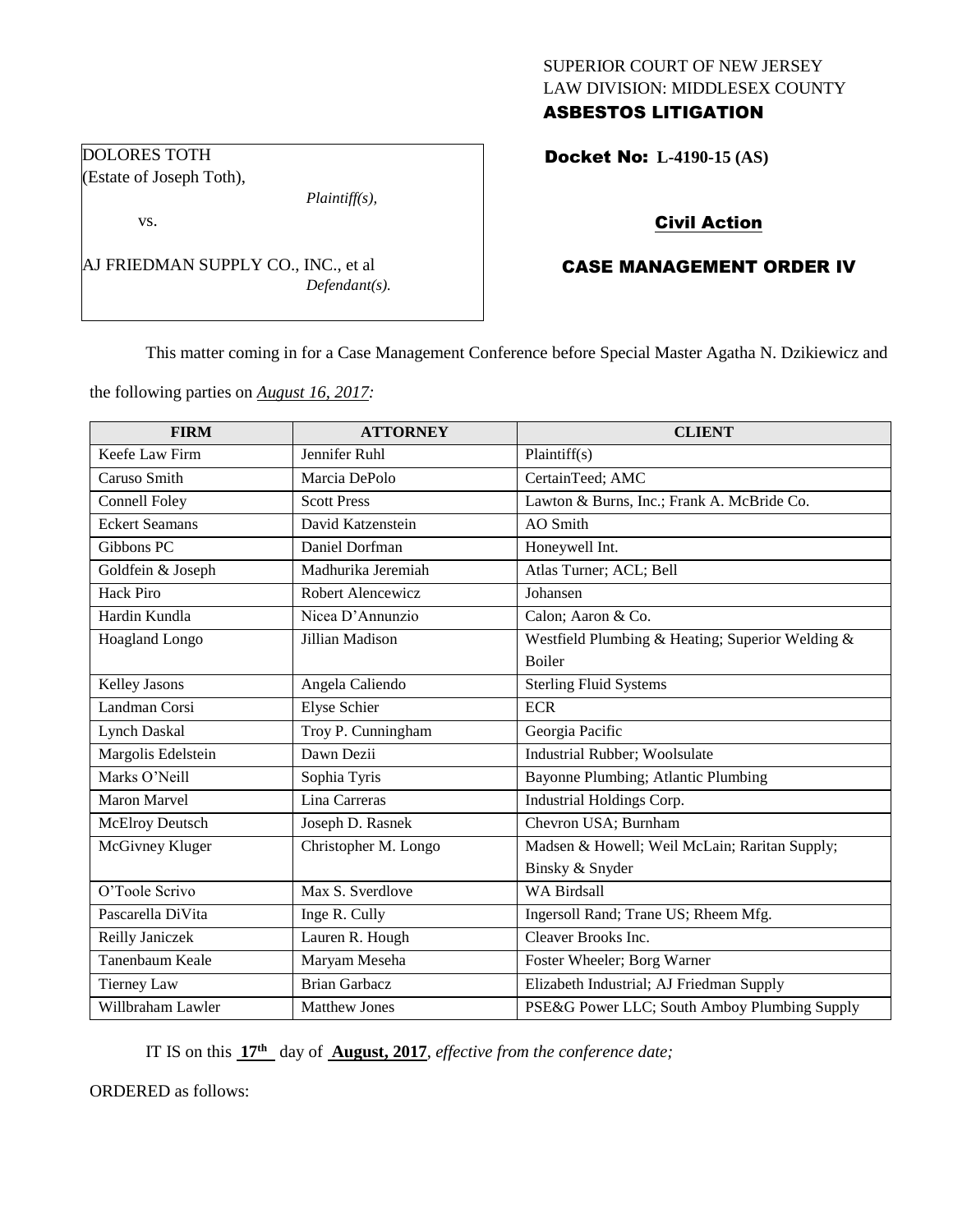Counsel receiving this Order through computerized electronic medium (E-Mail) shall be deemed by the court to have received a copy of the filed original court document. Any document served pursuant to this Order shall be deemed to be served by mail pursuant to *R*.1:5-2.

### **DISCOVERY**

- October 16, 2017 Fact discovery, including depositions, shall be completed by this date. Plaintiff's counsel shall contact the Special Master within one week of this deadline if all fact discovery is not completed.
- October 16, 2017 Depositions of corporate representatives shall be completed by this date.

#### **EARLY SETTLEMENT**

September 15, 2017 Settlement demands shall be served on all counsel and the Special Master by this date.

#### **SUMMARY JUDGMENT MOTION PRACTICE**

- November 3, 2017 Plaintiff's counsel shall advise, in writing, of intent not to oppose motions by this date.
- November 17, 2017 Summary judgment motions shall be filed no later than this date.
- December 15, 2017 Last return date for summary judgment motions.

#### **MEDICAL DEFENSE**

- October 16, 2017 Plaintiff shall serve any additional medical expert reports by this date.
- October 16, 2017 Upon request by defense counsel, plaintiff is to arrange for the transfer of pathology specimens and x-rays, if any, by this date.
- December 4, 2017 Defendants shall identify its medical experts and serve medical reports, if any, by this date. **In addition, defendants shall notify plaintiff's counsel (as well as all counsel of record) of a joinder in an expert medical defense by this date.**

#### **LIABILITY EXPERT REPORTS**

January 16, 2018 Plaintiff shall identify its liability experts and serve liability expert reports or a certified expert statement by this date or waive any opportunity to rely on liability expert testimony.

March 30, 2018 Defendants shall identify its liability experts and serve liability expert reports, if any, by this date or waive any opportunity to rely on liability expert testimony.

#### **ECONOMIST EXPERT REPORTS**

- January 16, 2018 Plaintiff shall identify its expert economists and serve expert economist report(s), if any, by this date or waive any opportunity to rely on economic expert testimony.
- March 30, 2018 Defendants shall identify its expert economists and serve expert economist report(s), if any, by this date or waive any opportunity to rely on economic expert testimony.

 $\_$  ,  $\_$  ,  $\_$  ,  $\_$  ,  $\_$  ,  $\_$  ,  $\_$  ,  $\_$  ,  $\_$  ,  $\_$  ,  $\_$  ,  $\_$  ,  $\_$  ,  $\_$  ,  $\_$  ,  $\_$  ,  $\_$  ,  $\_$  ,  $\_$  ,  $\_$  ,  $\_$  ,  $\_$  ,  $\_$  ,  $\_$  ,  $\_$  ,  $\_$  ,  $\_$  ,  $\_$  ,  $\_$  ,  $\_$  ,  $\_$  ,  $\_$  ,  $\_$  ,  $\_$  ,  $\_$  ,  $\_$  ,  $\_$  ,